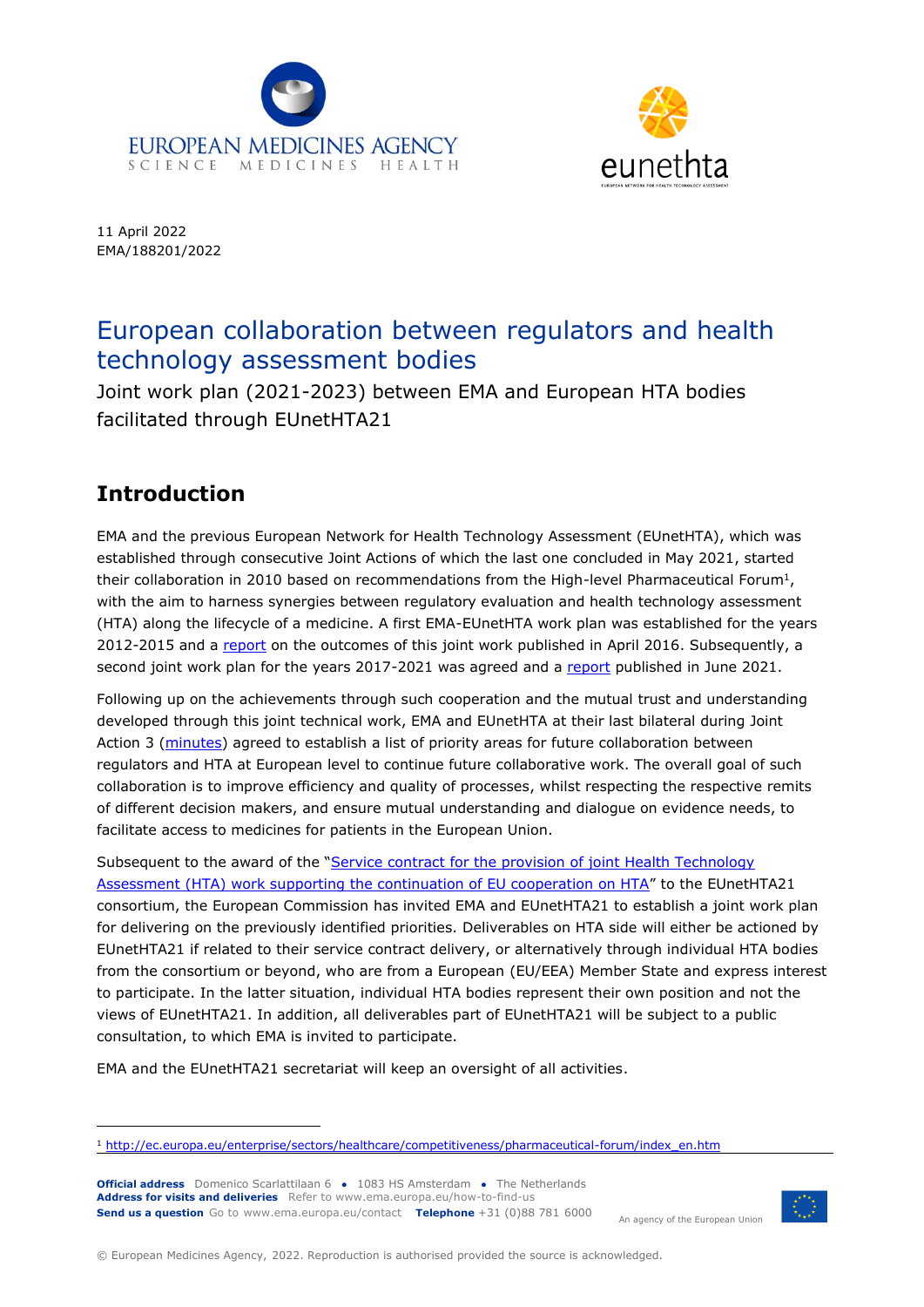## **Areas for collaboration between EMA and HTA bodies**

EMA and HTA bodies, facilitated through the previous EUnetHTA, have jointly identified several areas as focus of their European regulatory-HTA collaboration post-Joint Action. It is recognised that the implementation of the activities needs to be flexible, so that such collaborative work can transition into a legislative framework on European HTA cooperation, once adopted. Consequently, progress with the priority topics is complementary to technical work in relation to the plan for implementation of Regulation (EU) 2021/2282 and will be overseen in close cooperation with the European Commission. Four bilateral meetings are planned until September 2023, and each meeting will have a different theme to allow in-depth discussions on the items listed on the work plan.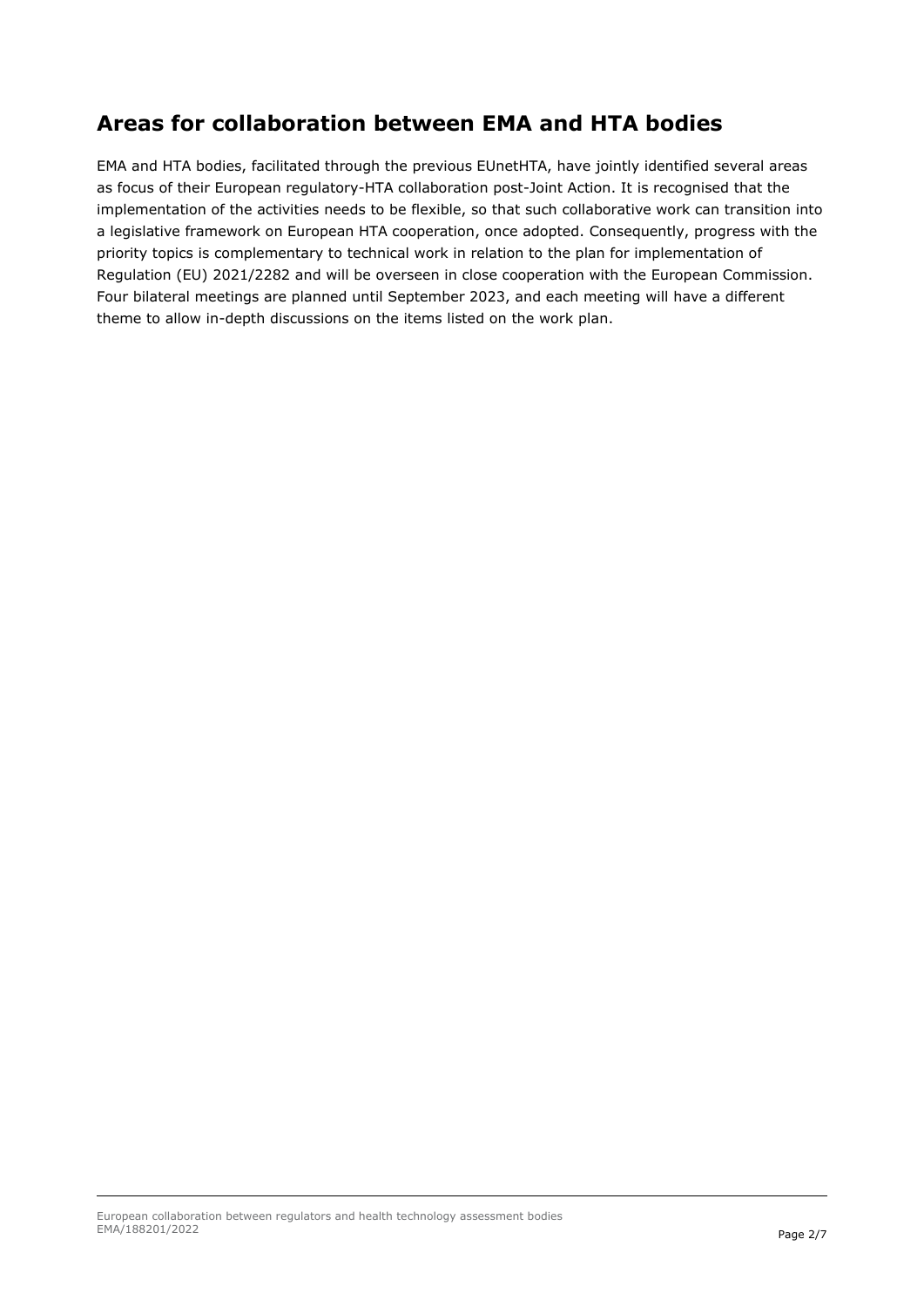## *Activities in each of the areas of collaboration*

The following activities and expected outcomes have been identified.

As stated above, the activities that are related to the service contract delivery will be given high priority and will be actioned by EUnetHTA21. The other activities that do not fall within the remit of the consortium can be given high priority by the individual HTA bodies but will not be seen as part of the formal consortium duties and deliveries.

| <b>Activity</b>                                                                                                                                                                                           | <b>Expected outcomes</b>                                                                                                                                                                                                                                           | <b>Actioned as</b><br>part of<br><b>EUnetHTA21</b><br>deliverables | <b>Voluntary</b><br>activity by<br>individual<br><b>HTA</b><br><b>bodies</b> |
|-----------------------------------------------------------------------------------------------------------------------------------------------------------------------------------------------------------|--------------------------------------------------------------------------------------------------------------------------------------------------------------------------------------------------------------------------------------------------------------------|--------------------------------------------------------------------|------------------------------------------------------------------------------|
| Joint scientific consultation (JSC) for robust evidence generation, including post-licensing/launch evidence generation                                                                                   |                                                                                                                                                                                                                                                                    |                                                                    |                                                                              |
| Relaunch of a European<br>procedure for Joint Scientific<br>Consultation involving HTA<br>bodies and EMA (previously<br>known as parallel scientific<br>advice / parallel<br>consultation/Early Dialogue) | Establishment of a single process that reflects the needs of both regulators and HTABs                                                                                                                                                                             | X                                                                  |                                                                              |
|                                                                                                                                                                                                           | Regular review of work to allow transitioning into a process for "Parallel (EMA/HTA) Joint<br>Scientific Consultation", in line with the requirements of Regulation (EU) 2021/2282<br>applicable from January 2025                                                 | X                                                                  |                                                                              |
| Optimise utilisation of registries<br>for post-licensing/launch<br>evidence generation to support<br>decision making                                                                                      | Depending on products selected during JSC, provision of advice on requirements for data<br>collection and analysis of disease registries in the context of development plans or for<br>qualification of registries in disease areas of particular mutual interest. | X                                                                  |                                                                              |
|                                                                                                                                                                                                           | Early engagement on evidence planning, including advice on (post licence evidence<br>generation) PLEG collection, for products selected during JSC                                                                                                                 | $\times$                                                           |                                                                              |

European collaboration between regulators and health technology assessment bodies EMA/188201/2022 Page 3/7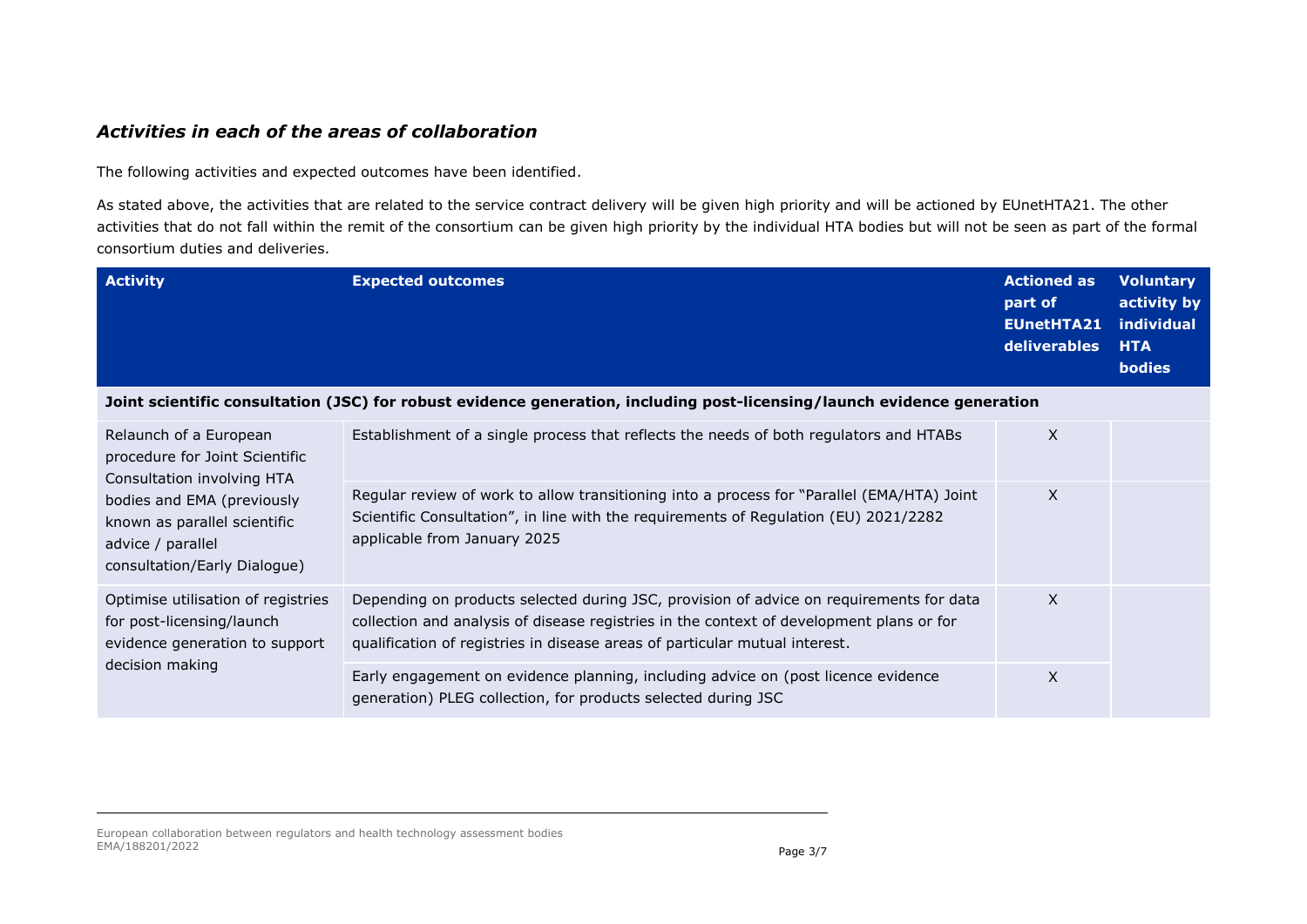| <b>Activity</b>                                                                                                                                                             | <b>Expected outcomes</b>                                                                                                                                                                                                                                    | <b>Actioned as</b><br>part of<br><b>EUnetHTA21</b><br>deliverables | <b>Voluntary</b><br>activity by<br>individual<br><b>HTA</b><br>bodies |
|-----------------------------------------------------------------------------------------------------------------------------------------------------------------------------|-------------------------------------------------------------------------------------------------------------------------------------------------------------------------------------------------------------------------------------------------------------|--------------------------------------------------------------------|-----------------------------------------------------------------------|
|                                                                                                                                                                             | Exchange of information on the respective assessments of medicinal products by regulators and HTA bodies                                                                                                                                                    |                                                                    |                                                                       |
| Foster opportunities for<br>information exchange between<br>regulatory assessors and HTA<br>authors on identified products of<br>mutual interest, including<br><b>ATMPs</b> | Proactive identification of relevant products that should be subject to discussion between<br>regulators and HTAs.                                                                                                                                          | X                                                                  |                                                                       |
|                                                                                                                                                                             | Arrange discussions between EMA and HTA bodies on ATMPs as suggested in the<br>EC/EMAs action plan on ATMPs                                                                                                                                                 |                                                                    |                                                                       |
|                                                                                                                                                                             | Progress identification of PLEG requirements as a result of such product-specific<br>discussions                                                                                                                                                            | X                                                                  |                                                                       |
|                                                                                                                                                                             | Explore feasibility of earlier engagement between regulators and HTA bodies during the<br>regulatory assessment, respecting remits. Assess feasibility and conduct a voluntary pilot<br>for early engagement, evidence sharing, and managing uncertainties. | X                                                                  |                                                                       |
|                                                                                                                                                                             | Initial drafting of rules for cooperation, in particular by exchange of information, with the<br>European Medicines Agency on the preparation and update of joint clinical assessments of<br>medicinal products                                             | $\mathsf{X}$                                                       |                                                                       |
| Generation of patient relevant data / information to support decision making                                                                                                |                                                                                                                                                                                                                                                             |                                                                    |                                                                       |
| Fostering development of<br>methodologies in order to<br>enable stronger reliance on<br>patient relevant data in context<br>of decision making                              | Contribute to EMA's initiative to establish an EU network of experts on PROs                                                                                                                                                                                | X                                                                  |                                                                       |
|                                                                                                                                                                             | Discussion and exchange in bilateral meeting, in parallel with respective guideline<br>development (e.g. ICH Reflection Paper on Patient-Focused Drug Development and any<br>follow-up action)                                                              |                                                                    | X                                                                     |

European collaboration between regulators and health technology assessment bodies EMA/188201/2022 **Page 4/7**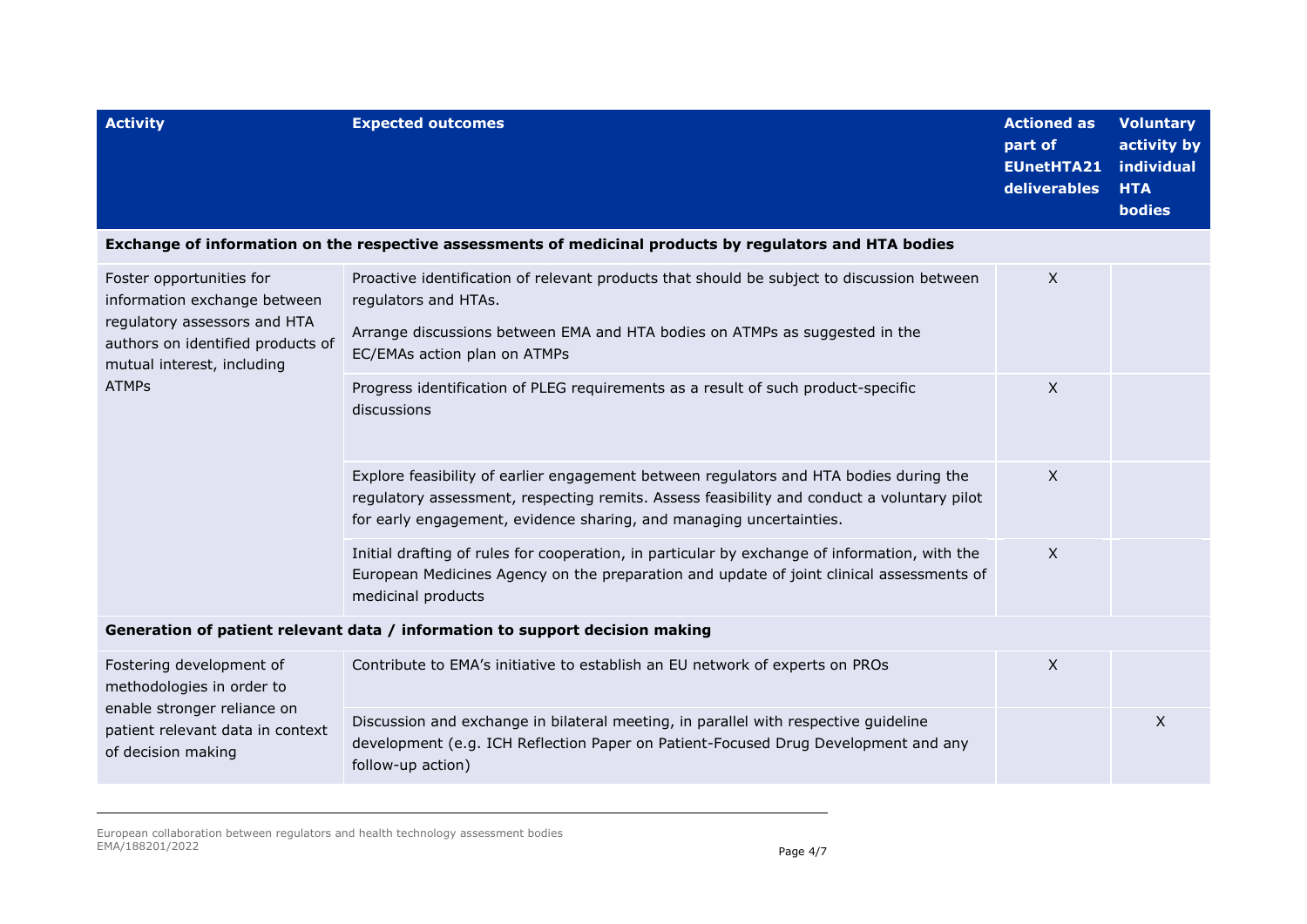| <b>Activity</b>                                                                                                                                                            | <b>Expected outcomes</b>                                                                                                                                                                                                                                                                                                                                                                                                                                                          | <b>Actioned as</b><br>part of<br><b>EUnetHTA21</b><br>deliverables | <b>Voluntary</b><br>activity by<br>individual<br><b>HTA</b><br>bodies |
|----------------------------------------------------------------------------------------------------------------------------------------------------------------------------|-----------------------------------------------------------------------------------------------------------------------------------------------------------------------------------------------------------------------------------------------------------------------------------------------------------------------------------------------------------------------------------------------------------------------------------------------------------------------------------|--------------------------------------------------------------------|-----------------------------------------------------------------------|
|                                                                                                                                                                            | Contribute to a workshop on patient experience data expected to take place in June 2022<br>(will serve as basis for further work / collaboration in area of patient data generation)                                                                                                                                                                                                                                                                                              |                                                                    | X                                                                     |
| Methodologies for engagement of patients and healthcare professionals                                                                                                      |                                                                                                                                                                                                                                                                                                                                                                                                                                                                                   |                                                                    |                                                                       |
| Deepen the mutual<br>experience/exchange on the<br>involvement of patients and<br>healthcare professionals in<br>activities with focus on<br>challenges of mutual interest | Continue sharing respective practices and experiences related to compensation for expert<br>participation, and guidance on how to incorporate and communicate expert input in the<br>regulatory and HTA outputs                                                                                                                                                                                                                                                                   | X                                                                  |                                                                       |
| Support to targeted<br>consultations in the context of<br>assessment activities                                                                                            | EMA and HTA to further exchange contacts for identification of experts for HTA and EMA<br>activities, also acknowledging the risk of having the same experts.<br>Enhance awareness and understanding by experts on the differences between HTA and<br>regulatory through a process / information package to experts<br>Follow-up on progress and facilitate further exchange through participation in the EMA<br>PCWP/HCPWP and training sessions and EUnetHTA Stakeholder forums | $\mathsf{X}$                                                       |                                                                       |
| Horizon scanning and preparedness of HTA and regulatory systems                                                                                                            |                                                                                                                                                                                                                                                                                                                                                                                                                                                                                   |                                                                    |                                                                       |
| Share horizon scanning<br>activities and outcomes                                                                                                                          | Increased understanding of future challenges derived from innovative medicines                                                                                                                                                                                                                                                                                                                                                                                                    | $\mathsf{X}$                                                       |                                                                       |
| Joint discussion of challenges<br>stemming from high-impact<br>innovative medicines that                                                                                   | Interaction and increased understanding of positions on data requirements and other<br>preparatory measures for innovative products indicated for patient groups with high<br>unmet need.                                                                                                                                                                                                                                                                                         |                                                                    | X                                                                     |

European collaboration between regulators and health technology assessment bodies EMA/188201/2022 Page 5/7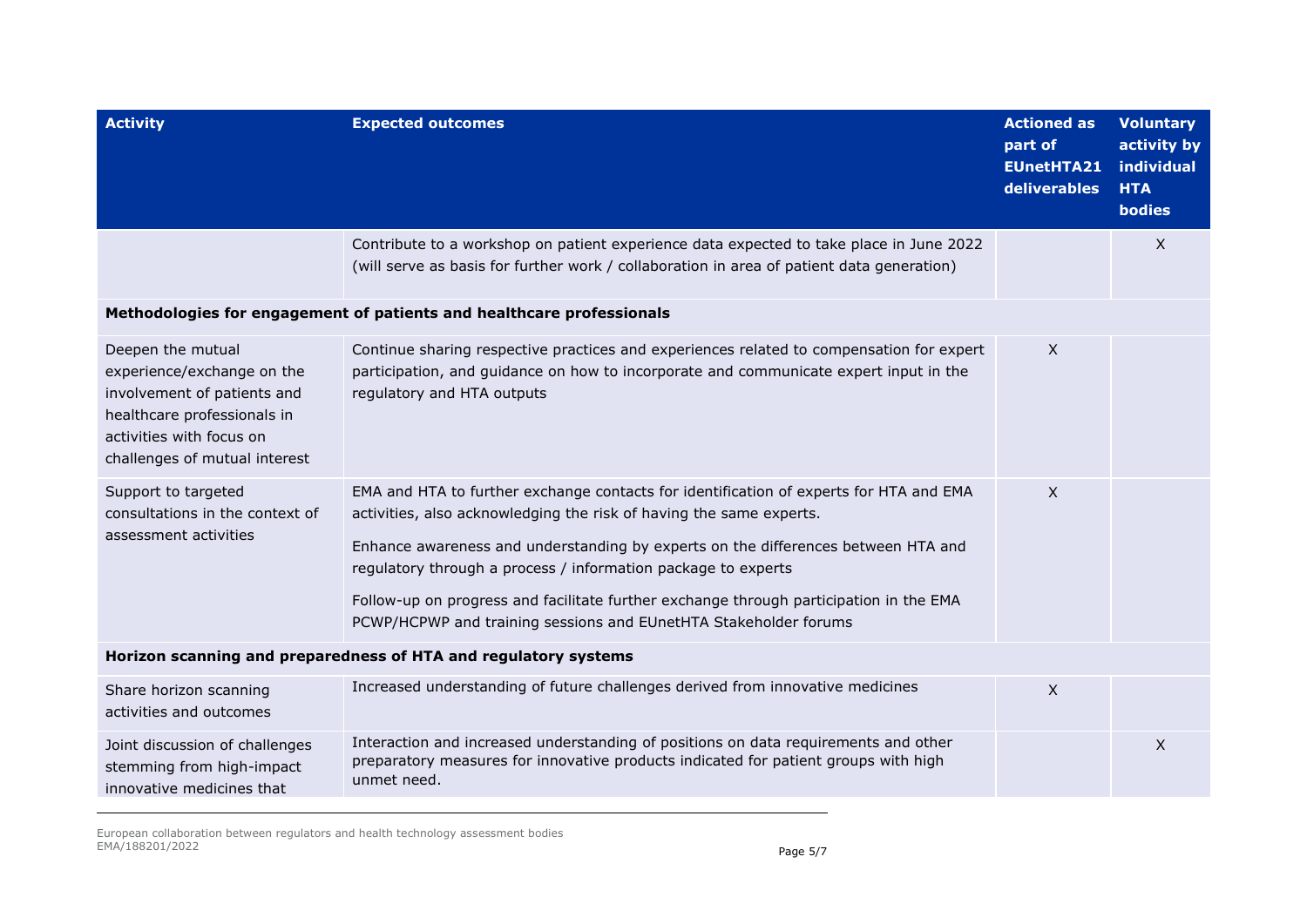| <b>Activity</b>                                                                                                                                    | <b>Expected outcomes</b>                                                                                                                                                                                                                                | <b>Actioned as</b><br>part of<br><b>EUnetHTA21</b><br>deliverables | <b>Voluntary</b><br>activity by<br>individual<br><b>HTA</b><br><b>bodies</b> |
|----------------------------------------------------------------------------------------------------------------------------------------------------|---------------------------------------------------------------------------------------------------------------------------------------------------------------------------------------------------------------------------------------------------------|--------------------------------------------------------------------|------------------------------------------------------------------------------|
| address an unmet medical need.                                                                                                                     |                                                                                                                                                                                                                                                         |                                                                    |                                                                              |
|                                                                                                                                                    | Continuous optimisation of regulatory outputs as reference for down-stream decision making                                                                                                                                                              |                                                                    |                                                                              |
| Further optimisation of the<br>regulatory assessment report to<br>facilitate uptake of regulatory<br>consideration in the context of<br><b>HTA</b> | Regular experience reviews to update the assessment report guidance (e.g. feedback<br>from product specific discussions), also to be complemented with information sessions /<br>trainings                                                              |                                                                    | $\times$                                                                     |
| Continue sharing experience on<br>labelling and EPARs information,<br>e.g. regarding information on<br>subpopulations                              | Share guidance on optimising information on subpopulations, e.g. in labelling and EPARs                                                                                                                                                                 |                                                                    | X                                                                            |
| Optimise the published<br>information on orphan medicinal<br>products                                                                              | Obtain feedback from HTAs on the experience with the Orphan Medicines Assessment<br>Report (OMAR) in order to continuously improve this output                                                                                                          |                                                                    | X                                                                            |
| Developing study methods and guidelines of real-world evidence, including for registries                                                           |                                                                                                                                                                                                                                                         |                                                                    |                                                                              |
| Collaborative work on registry<br>methodologies                                                                                                    | Multi-stakeholder discussions on the design, quality assurance and utilisation of disease<br>registries<br>Training on new guidance on registry-based studies<br>(https://www.ema.europa.eu/en/documents/scientific-quideline/quideline-reqistry-based- |                                                                    | $\mathsf{X}$                                                                 |
|                                                                                                                                                    | studies en-0.pdf)                                                                                                                                                                                                                                       |                                                                    |                                                                              |
| Collaborate on establishing<br>evidentiary value of real-world                                                                                     | Collaborate on projects through the Horizon Europe Work programme 2021 - 2022 and                                                                                                                                                                       |                                                                    | X                                                                            |

European collaboration between regulators and health technology assessment bodies EMA/188201/2022 Page 6/7